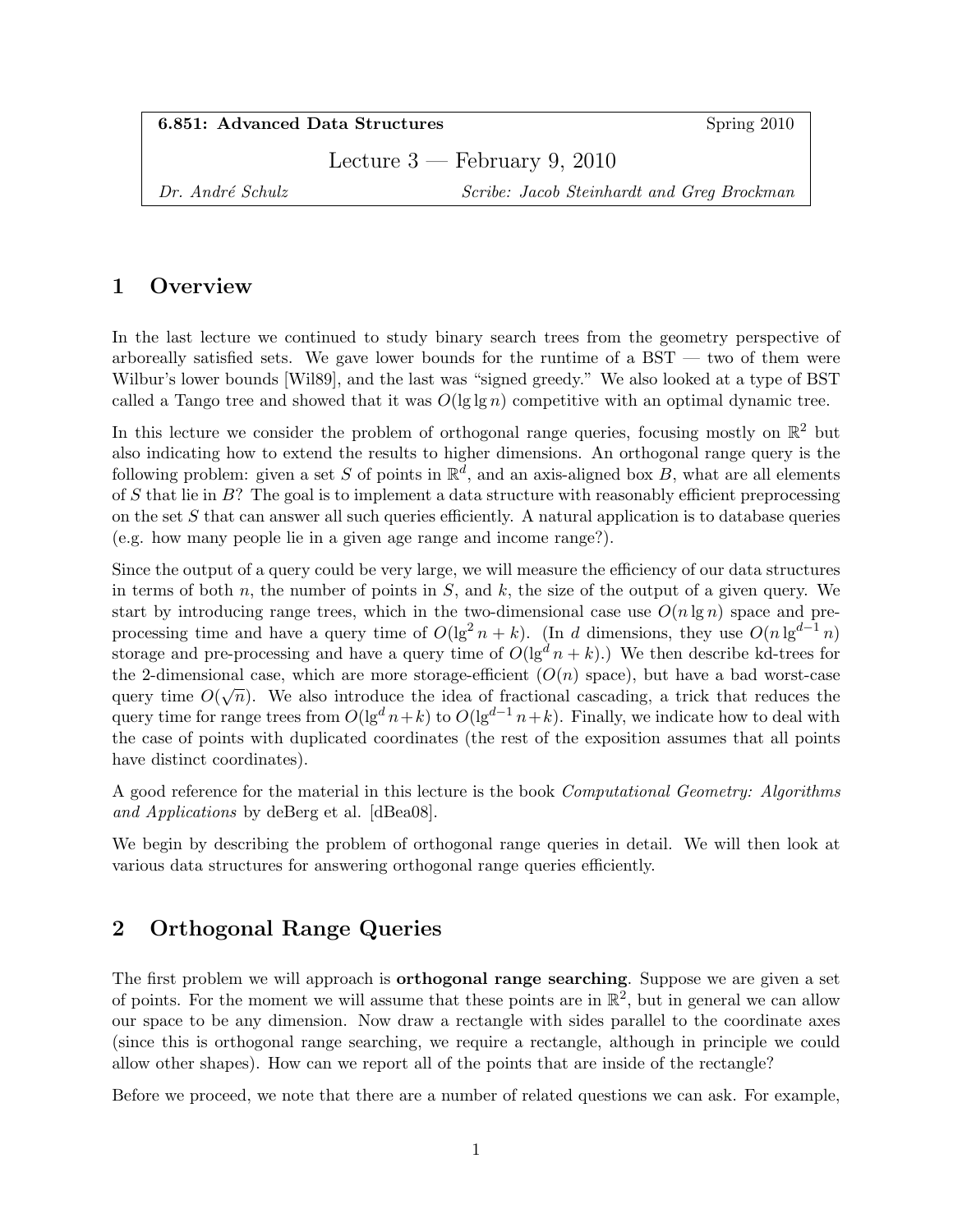we might just want to know how many such points there are, or even if any such points exist. These are different questions, but we will answer them with basically the same techniques.

To motivate this problem, we can think of these points as representing entries in a database. For example, suppose we were to graph a number of people's ages versus their salaries. Then our question is equivalent to finding all people whose age and salary both fall in some given range. Hence even though the problem as phrased is a geometric one, it has many applications.

For now, we will assume that the points are all distinct when viewed from each coordinate. In other words, we will assume that there is nothing like  $\{(2,3), (2,4)\}$ , where the first and second point both have the same first coordinate. In the last section, we will discuss how to drop this assumption.

As an example of an orthogonal range query, consider the set of points  $S = \{(3, 1), (2, 7), (4, 5)\}\$ in  $\mathbb{R}^2$ . A possible orthogonal range query would be to ask for the points in S that lie within the rectangle  $[2:3] \times [1:7]$ , which would be  $(3,1)$  and  $(2,7)$ . We could also ask for the points in  $[2:4] \times [3:7]$ , which would be  $(2,7)$  and  $(4,5)$ .

## 3 Range Trees

The standard tool for answering orthogonal range queries is a range tree. Range trees are useful because they are reasonably space-efficient and also have efficient pre-processing and query time.

### 3.1 One-dimensional case

We first consider the one-dimensional case. In this case, an orthogonal range query just asks for all elements of a set of numbers that lie in a given interval. For example, we could have  $S = \{2, 4, 8, 16, 17, 18, 20, 24\}$ . If we ask for all points in [10 : 19], the answer would be 16, 17, 18.

The one-dimensional case is fairly straightforward — to get an offline algorithm, we can just create a sorted array and use binary search to get a query time of  $O(\lg n + k)$  (recall that n is the size of S and k is the size of the output of a given query). If we want to support insertions to the set, then we can use a binary search tree. Below is a sketch of the BST-based algorithm:

**Input:**  $x_{min}$  and  $x_{max}$ , the two endpoints of an interval.

#### Algorithm:

- 1 Find  $v_{split}$ , the vertex in the BST at which the search paths for  $x_{min}$  and  $x_{max}$  diverge.
- 2a Continue to  $x_{min}$  from  $v_{split}$ , outputting all right subtrees of visited vertices.
- 2b Continue to  $x_{max}$  from  $v_{split}$ , outputting all left subtrees of visited vertices.

As noted, queries are  $O(\lg n + k)$ . Also, space is  $O(n)$  and pre-processing is  $O(n \lg n)$ . The BST implementation is the version of the data structure that generalizes well to higher dimensions, although supporting online insertions in dimensions greater than 1 is more difficult and will not be discussed in this lecture (we will only discuss how to pre-process and query).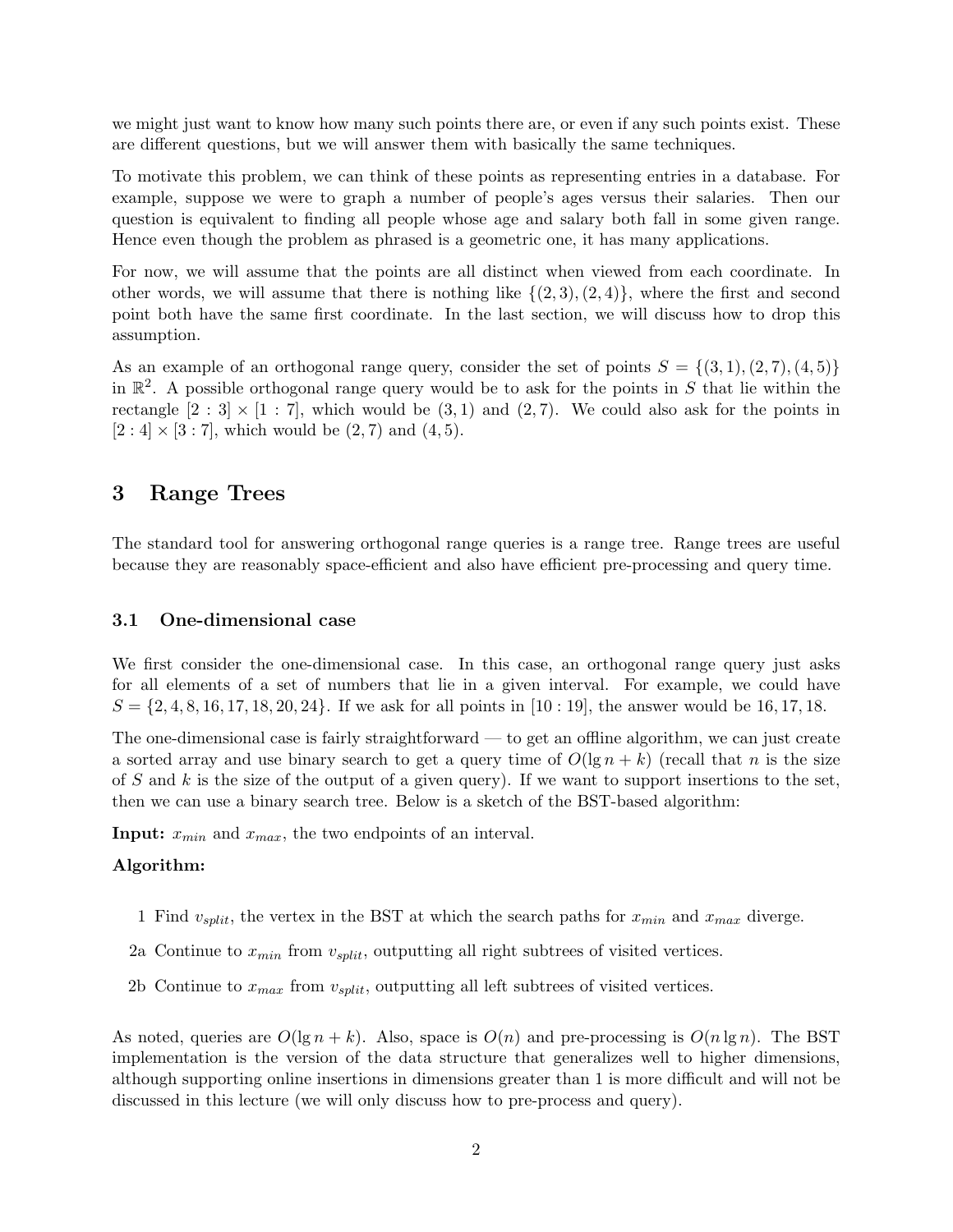Note that if we don't care about insertions, then building the binary search tree is actually fairly straightforward, and doesn't involve any fancy balancing algorithms. We can just store the elements of S in order as the leaves of the tree, and build up the nodes above each element to contain, for example, the minimum value of any node in the subtree (although the nodes can actually contain arbitrary values as long as the BST property is satisfied). So for example, 2 and 4 share a common parent which we can choose to contain the value 2. Similarly we choose 8 to be the parent of 8 and 16.

### 3.2 Two-dimensional case

We now consider the two-dimensional version of the problem. The idea is to first search for the x-range (using a 1-dimensional range tree), then report only the points with y-coordinates that fit in a specified range (by nesting range trees at each node).

Suppose we want to query for points in the range  $[x_{\min}:x_{\max}]$  and  $[y_{\min}:y_{\max}]$ . First of all, we can use a one-dimensional range tree to find all points in the slice defined by  $[x_{\text{min}} : x_{\text{max}}]$ . However, this is different from the one-dimensional case in that we don't want to report the entire subtree but instead only want those points that fit into the given y-range. Note that this can also be done with a one-dimensional range tree!

Hence we form a multilevel datastructure that is a one-dimensional range tree on x-coordinates and that stores other one-dimensional trees on y-coordinates. Each node points to another tree containing the y-coordinates of its decendents.

To be more precise, the top level of our data structure will be a balanced binary search tree where the leaves are the x-coordinates of points in  $S$ . Each non-leaf node  $v$  will be "responsible" for the set of points whose x-coordinates lie in the subtree rooted at  $v$ . We will store a 1-dimensional range tree at v that keeps track of all such points by their  $y$ -coordinate.

To query a range  $[x_{min}: x_{max}]\times[y_{min}, y_{max}]$ , we will start as before by querying the top-level subtree to get  $O(\lg n)$  nodes that are roots of subtrees whose union contains all points with x-coordinates in  $[x_{min}: x_{max}]$ . For each of these nodes u, we then perform the query  $[y_{min}, y_{max}]$  on the nested range tree at u, which takes  $O(\lg n + k'(u))$  time, where  $k'(u)$  is the number of points output by the query. This means that the total runtime for a query is  $O(\lg^2 n + \sum_u k'(u)) = O(\lg^2 n + k)$ , since the sum of  $k'(u)$  over all u is equal to the total size of the output.

Also note that each point is stored in  $O(\lg n)$  1-dimensional range trees, so storage is  $O(n \lg n)$ , and pre-processing is similarly  $O(n \lg n)$  as long as we are careful to sort the elements by y-coordinate at the beginning.

We describe the algorithm for querying more formally below:

Input:  $x_{min}$ ,  $x_{max}$ ,  $y_{min}$ ,  $y_{max}$ .

#### Algorithm:

- 1 Let  $\mathcal C$  be a collection of (roots of) BSTs, initially empty.
- 2 Find  $v_{split}$ , the vertex in the top-level range tree at which the search paths for  $x_{min}$  and  $x_{max}$ diverge.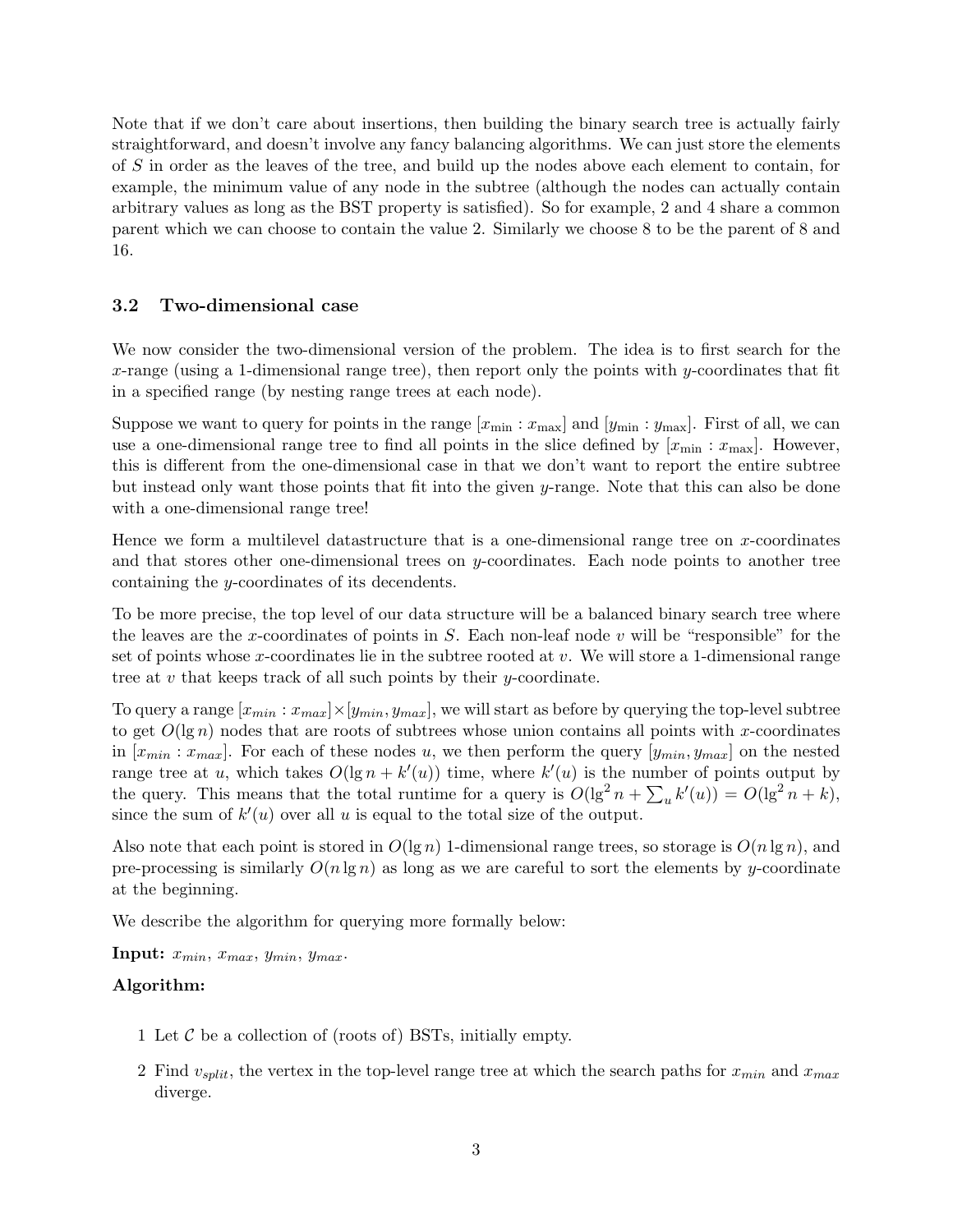- 3a Continue to  $x_{min}$  from  $v_{split}$ . For each right child of a visited vertex, add the (root of) the BST stored at that node to  $C$ .
- 3b Continue to  $x_{max}$  from  $v_{split}$ . For each left child of a visited vertex, add the (root of) the BST stored at that node to C.
- 4 For each element of C, perform a 1-dimensional range query with range  $[y_{min}: y_{max}]$  and output the result.

### 3.3 d-dimensional case

The same idea as above will also work for the d-dimensional case. Instead of nesting a BST at each node, we nest a  $(d-1)$ -dimensional range tree. In this case we end up with  $O(n \lg^{d-1} n)$ storage and preprocessing, and a query time of  $O(\lg^d n + k)$ . We sketch the algorithm below (the d-dimensional algorithm is given in terms of the  $(d-1)$ -dimensional algorithm).

**Input:**  $x_{1,min}$ ,  $x_{1,max}$ ,  $x_{2,min}$ ,  $x_{2,max}$ , ...,  $x_{d,min}$ ,  $x_{d,max}$ .

#### Algorithm:

- 1 Let C be a collection of (pointers to)  $(d-1)$ -dimensional range trees, initially empty.
- 2 Find  $v_{split}$ , the vertex in the top-level range tree at which the search paths for  $x_{1,min}$  and  $x_{1,max}$  diverge.
- 3a Continue to  $x_{1,min}$  from  $v_{split}$ . For each right child of a visited vertex, add (a pointer to) the  $(d-1)$ -dimensional range tree stored at that node to C.
- 3b Continue to  $x_{1,max}$  from  $v_{split}$ . For each left child of a visited vertex, add (a pointer to) the  $(d-1)$ -dimensional range tree stored at that node to C.
- 4 For each element of C, perform a  $(d-1)$ -dimensional range query with range  $[x_{2,min}: x_{2,max}] \times$  $\cdots \times [x_{d,min}:x_{d,max}]$  and output the result.

## 4 kd-trees

We now present an alternative to range trees, namely kd-trees (due to Bentley [BS75]). kd-trees are especially useful in two dimensions, and we will only discuss them in the two-dimensional case.  $kd$ -trees allow us to use only  $O(n)$  storage, but we have to pay for this in extra query time.

We note that range tree constructions could be described as "split the points in half according to x-coordinate and then apply divide-and-conquer; next do the same for the y-coordinates." For  $kd$ trees we will use only one divide-and-conquer. Namely, take a set of points, and slice them in half with a vertical line. Slice each resulting region in half with a horizontal line (really, a line segment, as it should stay inside the set). Now divide-and-conquer, alternating horizontal and vertical splits. Keep slicing until every cell contains exactly one point. An example is given below: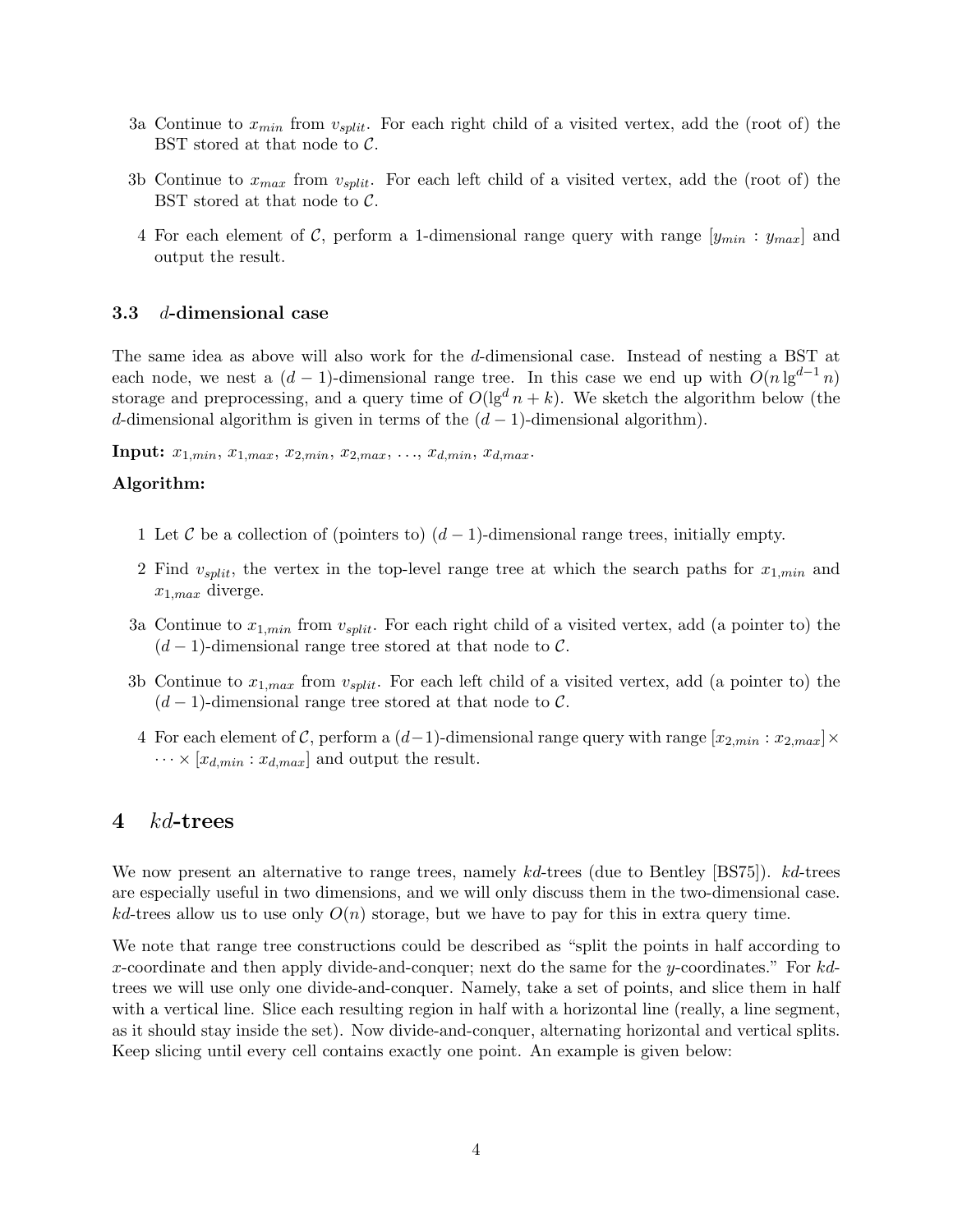

Thus a  $kd$ -tree ends up as a binary tree where each node v has a region in the plane (call it  $region(v)$  associated with it. Furthermore, the region of a node is the union of the regions of its children, and all regions corresponding to leaves contain a unique point in the input set.

Since a region can be expressed compactly (it only requires four numbers to specify the corners of a rectangle), the storage for a kd-tree is  $O(n)$ , although we still require  $O(n \lg n)$  pre-processing.

We perform queries by recursing through the kd-tree. Suppose that  $q$  is the query region. If we are at a node v in the tree, then we have four cases.

**Case one:** v is a leaf. Then we can easily determine if the unique point in  $region(v)$  is contained in  $q$ .

**Case two:** region(v) is disjoint from q. In this case we can just stop.

**Case three:**  $region(v)$  is contained in q. In this case we can just report all points in  $region(v)$ (which we can access by using the subtree rooted at  $v$ ).

**Case four:** If  $region(v)$  is neither disjoint from nor contained in q, and v is not a leaf, then we need to recurse on the left and right subtrees of  $v$ .

It turns out that the worst-case runtime for queries in kd-trees is  $O(\sqrt{n}+k)$ . This is an exercise on the homework. It involves analyzing the number of times that the fourth case can possibly occur.

# 5 Fractional Cascading

In the section on range trees, we saw that queries took  $O(\lg^d n + k)$  time, even though the space usage and pre-processing time for range trees was only  $O(\lg^{d-1} n)$ . The question arises, can we bring the query time down to  $\lg^{d-1} n$  as well? It turns out the answer is yes, and the idea that allows us to do this is called fractional cascading. It was first presented by Chazelle and Guibas in [CG86].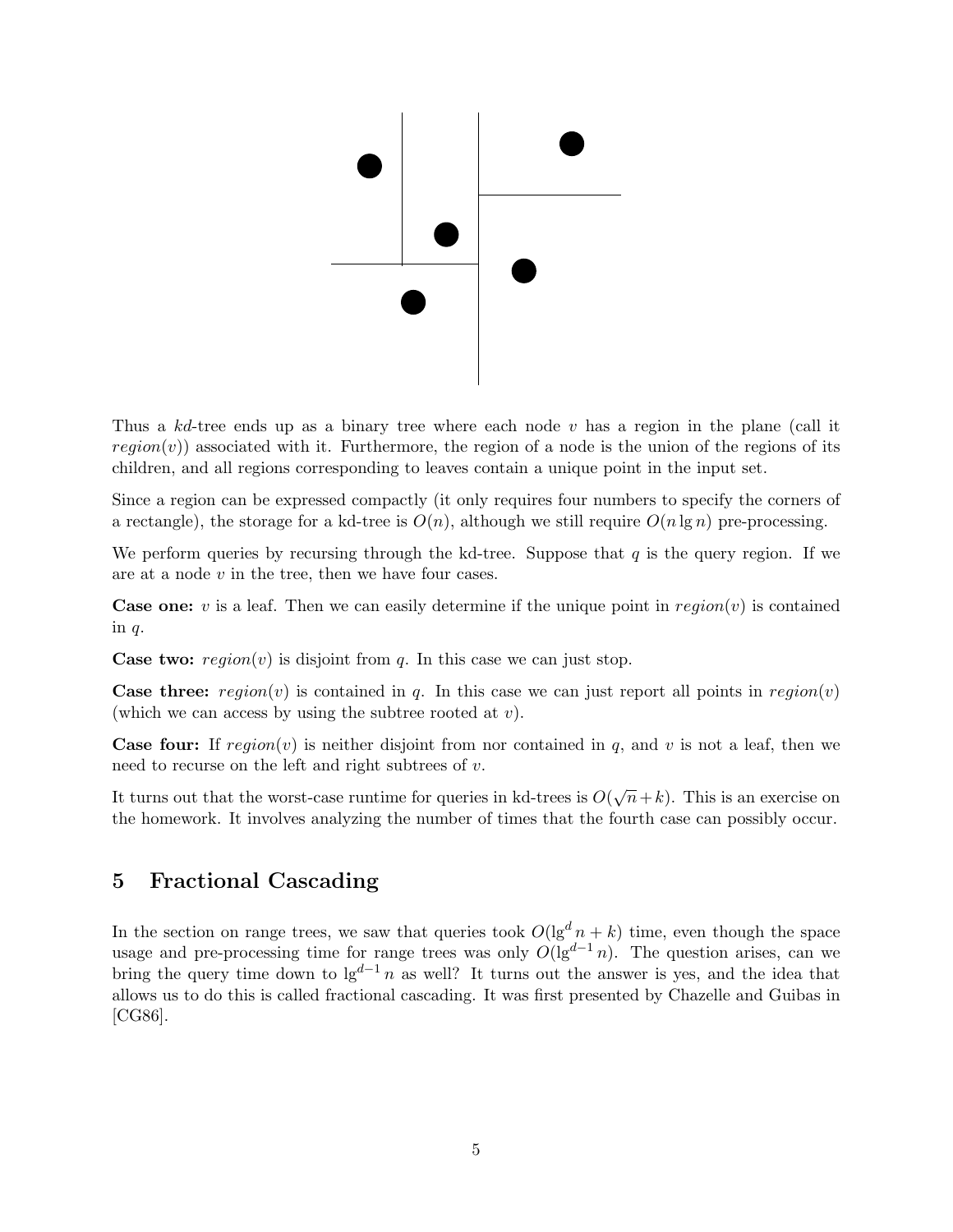## 5.1 Warm-up: Arrays

Suppose that we have 2 arrays  $A$  and  $B$ , and  $B$  stores a subset of  $A$ . For example, we could have  $A = \begin{bmatrix} 1, 5, 7, 9, 17, 21, 23, 31, 37, 48, 90 \end{bmatrix}$  and  $B = \begin{bmatrix} 5, 9, 17, 23, 31, 48 \end{bmatrix}$ . How can we use the results of searches on A to speed up searches on B?

The answer is to keep a set of pointers from A to B. For each element x of A, let  $p(x)$  be the smallest element y in B such that  $y \geq x$ . Then keep a pointer from x to  $p(x)$  for each x. Now if we search for an element x in A, we can easily determine if that element also lies in B by looking at  $p(x)$ . Similarly, if we make a range query on A, then we can perform a range query on B by looking at  $p(x_{min})$  and  $p(x_{max})$ , where  $x_{min}$  is the smallest element of A in the given range, and  $x_{max}$  is the largest such element.

## 5.2 Two-dimensional Cascading

It turns out that we can apply the idea from the above subsection in the case of 2-dimensional range trees. When we do this, we speed up queries to  $O(\lg n + k)$ . For each node v, keep pointers from the range tree at  $v$  to the range trees at the two children of  $v$ . (We construct the pointers in exactly the same way — the pointer from x points to the smallest element y of the target data structure with  $y \geq x$ .)

We describe the query process formally below:

Input:  $x_{min}$ ,  $x_{max}$ ,  $y_{min}$ ,  $y_{max}$ 

## Output:

- 1. As before, find  $v_{split}$ .
- 2. Search for  $y_{min}$  and  $y_{max}$  at  $v_{split}$ .
- 3. Continue down the top-level tree to  $x_{min}$  and  $x_{max}$ . Use the pointers to each next level to avoid having to re-do searches.

Since we now only have to perform a single set of searches (for  $y_{min}$  and  $y_{max}$ ), the query time is  $O(\lg n + k)$ . We can also check that we take no hit in memory usage or preprocessing time, so that they are both  $O(n \lg^{d-1} n)$ .

## 5.3 d-dimensional Cascading

Unfortunately, we can't continually cascade to bring the query time down to  $O(\lg n + k)$  in general. However, since a d-dimensional range tree is constructed from  $(d-1)$ -dimensional range trees, the fact that fractional cascading speeds up 2-dimensional range trees means that we also get a speed-up in all higher dimensions (as we just make the two lowest-level dimensions of the range tree a fractionally cascaded 2D range tree). Therefore, fractional cascading gives us  $O(\lg^{d-1} n + k)$ queries in general.